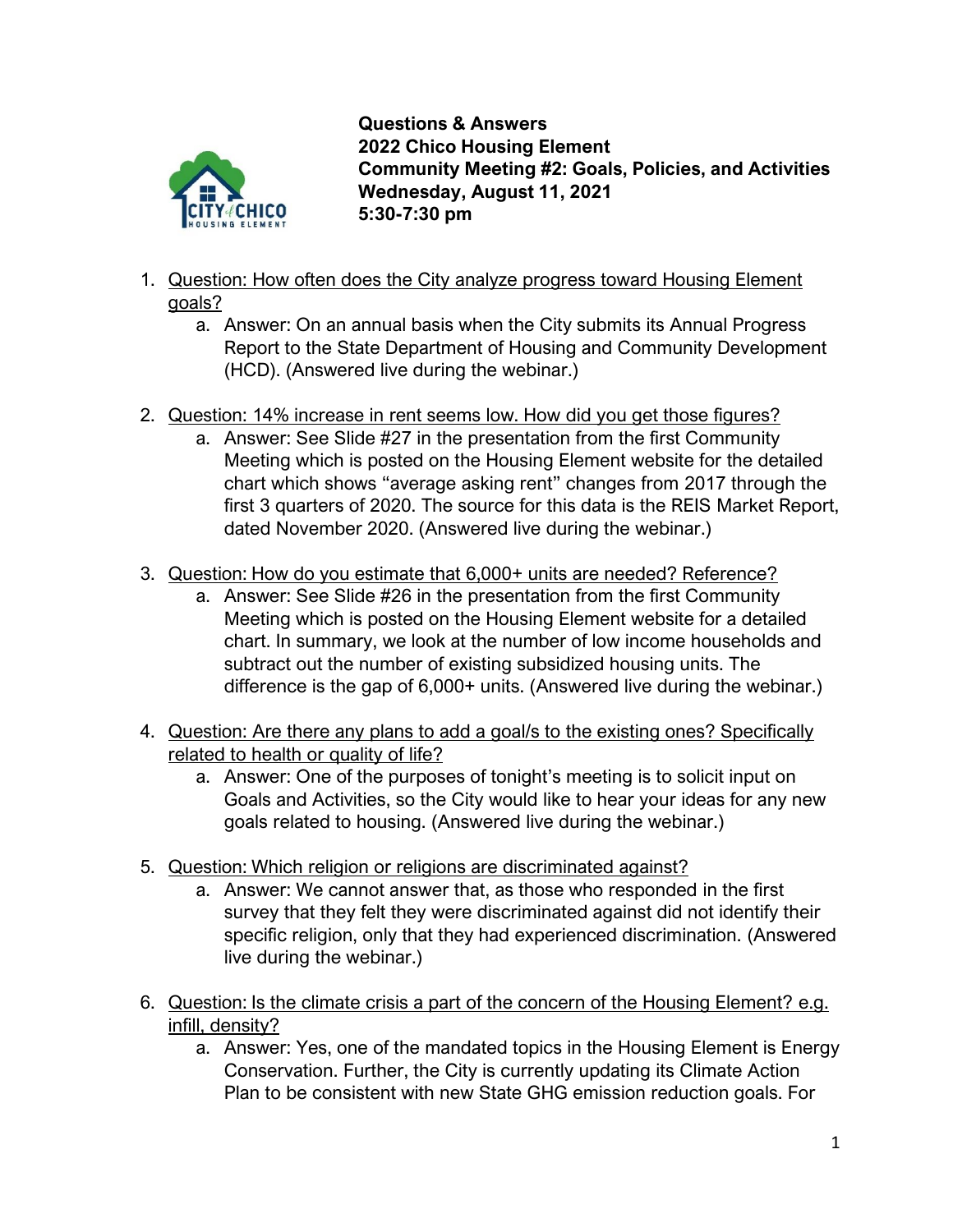additional information please visit [https://chicocap.rinconconsultants.com/.](https://chicocap.rinconconsultants.com/) (Answered live during the webinar.)

- 7. Question: How many participants from the community are here this afternoon?
	- a. Answer: Approximately 78 people attended the webinar portion of Community Meeting #2 and approximately 53 people attended the breakout rooms portion.
- 8. Question: Would it possible to do Housing Elements more often than 8 years since multiple disasters change things so quickly here.
	- a. Answer: The State Department of Housing and Community Development sets the Housing Element cycles, not local jurisdictions. However, if the City Council directed staff to amend the existing Housing Element in response to drastically changing conditions, that is a possibility. (Answered live during the webinar.)
- 9. Question: Was an 8-year cycle arbitrarily chosen, or is there an explicit reason for that time frame?
	- a. Answer: The State Department of Housing and Community Development oversees the Housing Element process for the entire state, and they set the Housing Element cycles, not the City. (Answered live during the webinar).
- 10.Question: What percentage of the last Housing Element low income housing was met?
	- a. Answer: See Slide #18 in the presentation from the first Community Meeting which is posted on the Housing Element website for a detailed chart. To summarize, for the period 2014-2021 the Regional Housing Needs Allocation (RHNA) allocation of low-income units was 643 and 9 were produced. The RHNA allocation of very low-income units was 974 and 15 were produced.
- 11.Question: How can we hold the City accountable if the goals aren't met? Can the State compel the City to make changes to meet the goals?
	- a. Answer: The City prepares an annual review of its Housing Element, including progress towards goals, as required by the State Department of Housing and Community Development (HCD). The annual review is provided to HCD, as well as the City Council. The State has been reluctant to "compel" local jurisdictions to meet established goals but has the ability to withhold funding. In instances where a jurisdiction has been grossly out of compliance with Housing Element regulations, the State has pursued legal action against the jurisdiction.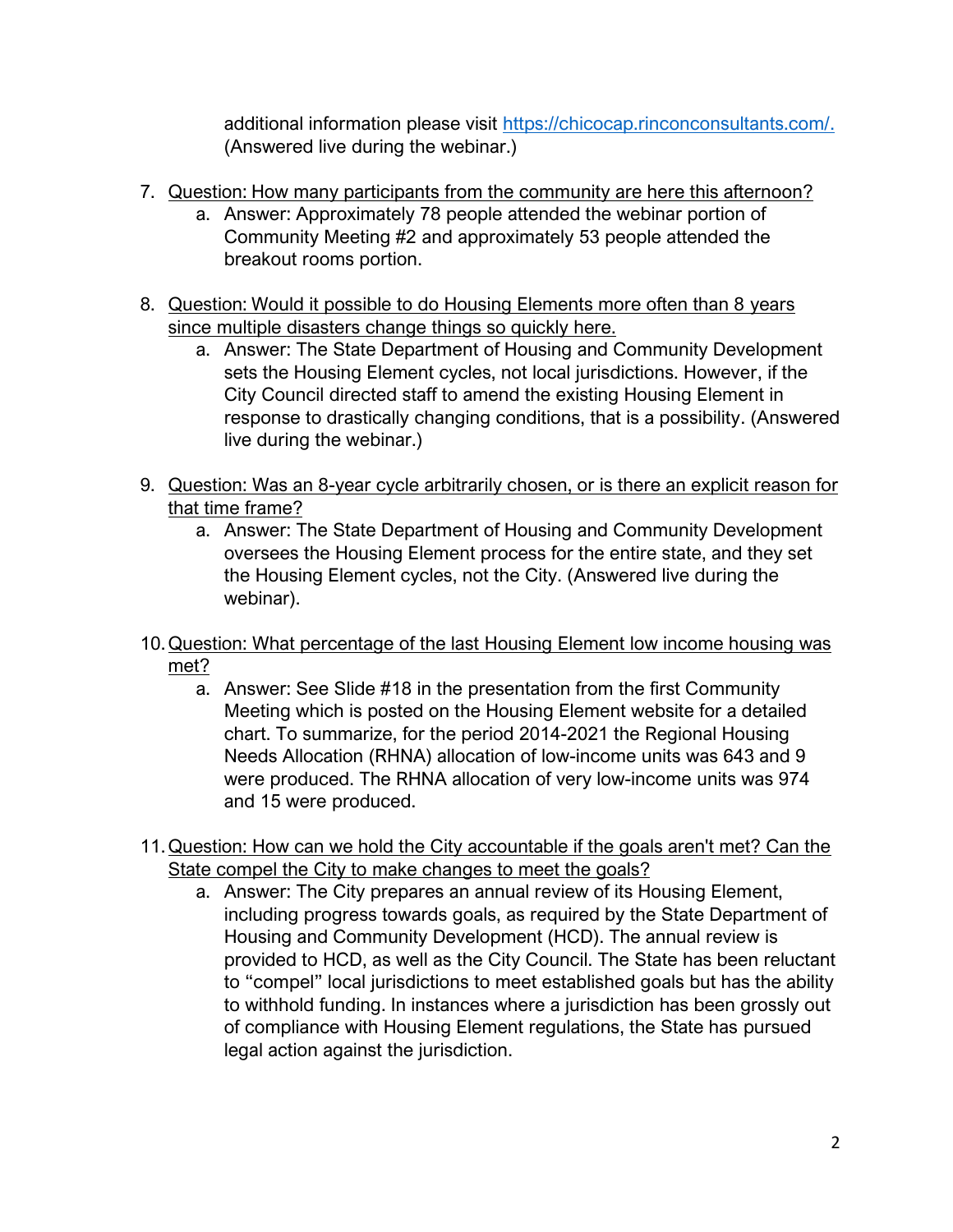- 12.Question: Do you count unsubsidized units for low income housing? What about student units?
	- a. Answer: No, unsubsidized units are not counted. Student-focused housing is generally not subsidized.
- 13.Question: Will the housing update consider CEQA as a housing constraint (as does CA Legislative Analyst), notably City of Chico opting out of AB 430?
	- a. Answer: Proposed residential projects that are consistent with the City's General Plan and Zoning Code are processed in a timely manner, and the City seeks to utilize existing CEQA exemptions or tier off of previous environmental documents whenever applicable. Given the focused parameters of AB 430, its applicability to residential projects in Chico is unclear.
- 14.Question: What does RHNA stand for?
	- a. Answer: RHNA stands for Regional Housing Needs Allocation. You may find a document detailing the definitions of frequently used terms in the Housing Element on our website in both English and Spanish at <https://www.chicohousingelement.com/resources>
		- i. RHNA is the allocation of housing need based on projected growth in each community, by income level. The RHNA is determined by the State Department of Housing and Community Development in partnership with local planning agencies. The RHNA does not address current or historical housing supply, only that attributable to future growth during the Housing Element period. Local jurisdictions are required to maintain enough appropriately zoned land available to accommodate the unmet RHNA throughout the Housing Element period. Local jurisdictions do not directly develop the housing nor is funding from the State tied to RHNA.
- 15.Question: Will you be addressing the huge amount of homeless people here?
	- a. Answer: The Housing Element's purpose is to create conditions and policies that facilitate the production of housing for the entire community. This does include permanent housing solutions for those experiencing homelessness, but within a framework of long-term vision and solutions so we can plan for adequate affordable housing for all members of the community. The Housing Element update process is not the place to discuss the immediate conditions and needs for moving people into shelter or the larger impacts that result from unsheltered homelessness. For those seeking to engage in the current conversation and decisionmaking processes about unsheltered homelessness, there are a number of appropriate venues to do so: 1. Follow and participate in the Chico City Council meetings when the Council has this topic agenized. 2. Follow the meetings of the Butte Countywide Homeless Continuum of Care. 3. The